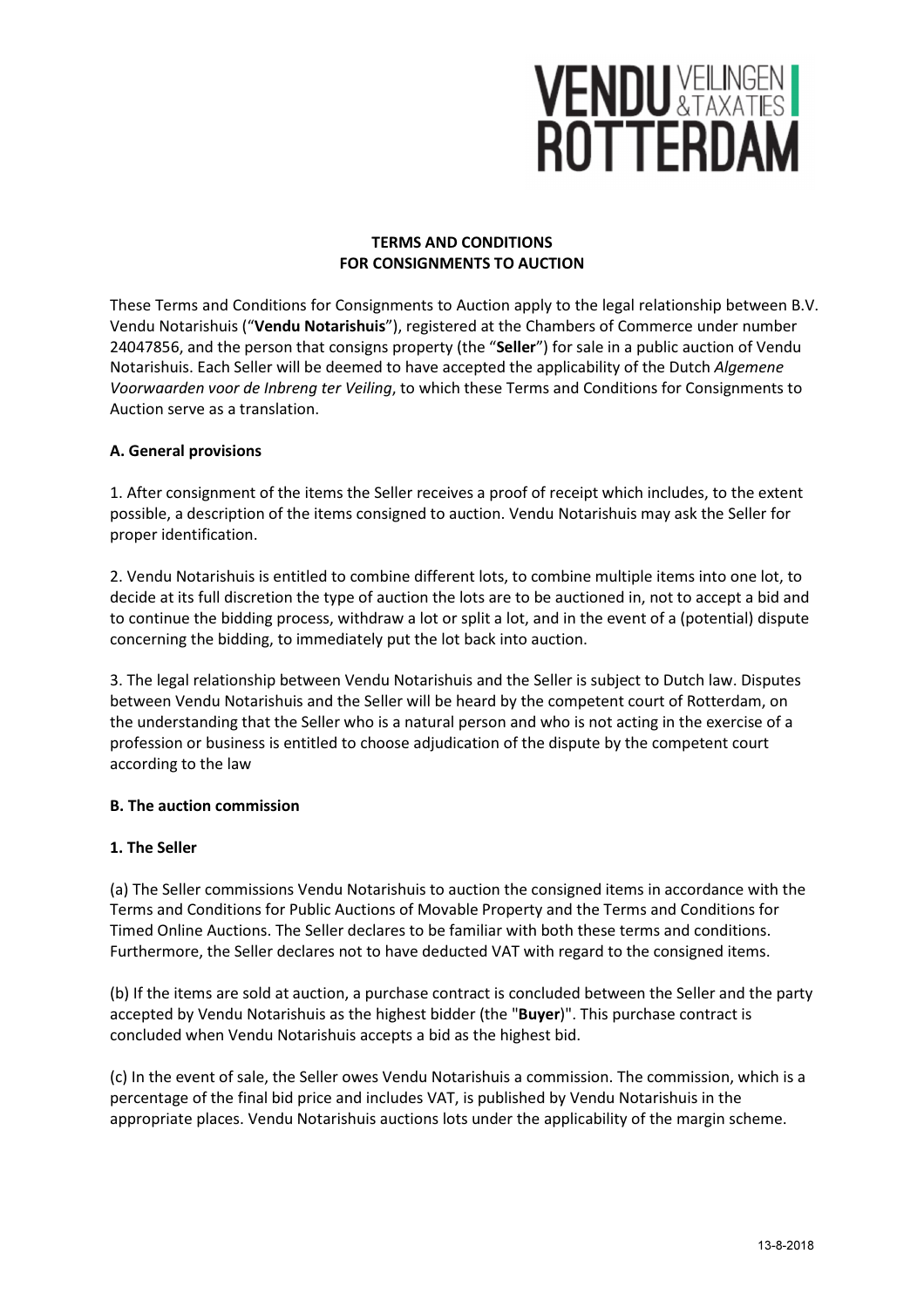# **VENDU VELLINGEN I**<br>ROTTERDAM

(d) An estimate of the highest bid given verbally or in writing by Vendu Notarishuis is never a guarantee of the auction proceeds that will ultimately be generated by the lots. The same applies for a reserve agreed upon by Vendu Notarishuis and the Seller under which the lot will not be sold.

(e) The Seller guarantees that he is authorised to execute the consignment to auction. He is deemed to act on his own behalf, unless he indicates with a name and address the person on whose behalf he is acting. In the latter case he guarantees the validity of his power of attorney. Vendu Notarishuis may ask the Seller for proof of identity as well as a written power of attorney or other supporting documents.

(f) After consigning the items to auction the Seller is no longer authorised to withdraw them without written permission from Vendu Notarishuis. If the consignment is withdrawn in spite of the above, the Seller owes 30% (including VAT) of the average target price with a minimum of € 250, plus any other costs incurred. Insofar as a target price has not yet been set, Vendu Notarishuis will determine a target price as if the item were to be auctioned.

## 2. Duty of disclosure by the Seller

(a) The Seller must inform Vendu Notarishuis of all issues relating to an item consigned to auction which he may reasonably assume to be relevant to a potential buyer. The Seller must also notify Vendu Notarishuis about any doubts expressed by third parties in respect of the ownership, origin, condition or attribution of the item and any other relevant information of which he was informed.

(b) When describing lots Vendu Notarishuis will do so to the best of its knowledge, but is never liable to the Seller for inaccuracies in this description. Vendu Notarishuis is entitled to amend an earlier description.

(c) If, after the sale of an item, it appears that the description of a lot in the auction catalogue is so inaccurate that the Buyer would not have bought it, or only at a significantly lower price, had he been aware of the correct description of the lot, the Seller will fully compensate the Buyer. The Seller indemnifies Vendu Notarishuis against any claims by the Buyer and third parties in this respect. Vendu Notarishuis has a lien on all the items consigned to auction by the Seller in respect of these claims. If the Buyer is relying or a ground for nullification or a ground for dissolution, Vendu Notarishuis is authorised to make the identity of the Seller known to the Buyer.

## 3. The auction

(a) Vendu Notarishuis decides on the location, time and manner of auctioning the lots.

(b) Vendu Notarishuis reserves the right to decide on the acceptance of bids, the exclusion of any party from bidding, seeking the advice of an expert, and any other actions it may deem necessary for the proper conduct of the auction.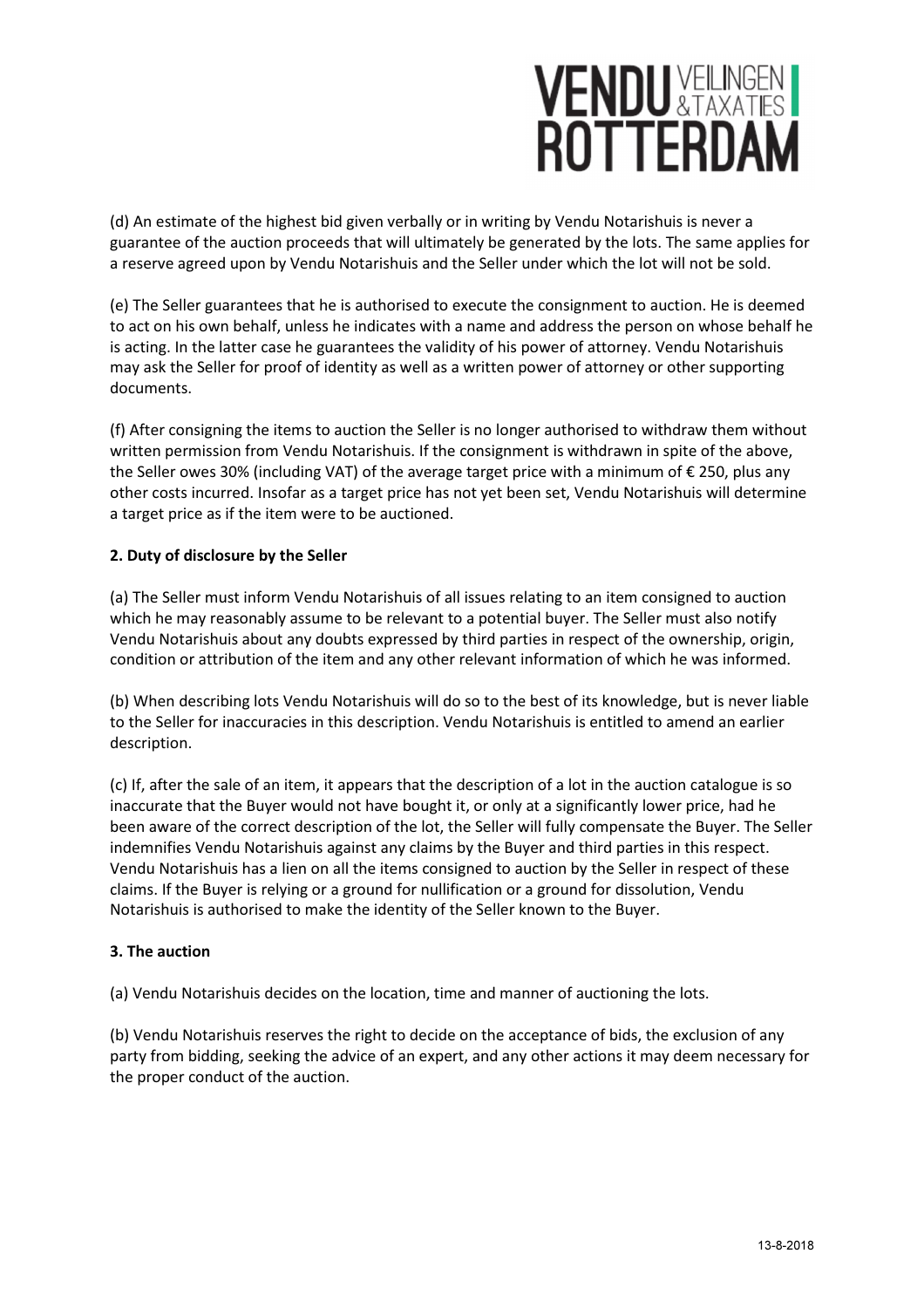## **VENDU VEILINGEN**

#### 4. Payment

(a) Vendu Notarishuis will pay the Seller the highest accepted bid price, minus the commission and other possible fees, such as grading fees, four (4) weeks after the auction, provided Vendu Notarishuis receives the purchase price from the Buyer within this period.

(b) If Vendu Notarishuis receives the purchase price from the Buyer after four (4) weeks, Vendu Notarishuis will pay the Seller two (2) weeks after receiving payment in full from the Buyer. The Seller is not entitled to any interest.

(c) If the Buyer fails to pay the purchase price in full within five (5) days after the auction, Vendu Notarishuis is authorised on behalf of and at the expense of the Seller to undertake all necessary steps to collect the purchase price. Vendu Notarishuis is not obliged to disclose the Buyer's identity to the Seller.

(d) If the Buyer cancels or nullifies the purchase contract, the Seller is obliged, at first request of Vendu Notarishuis, to repay to Vendu Notarishuis any sums already paid to the Seller.

## 5. Delivery and transfer of ownership

(a) The Seller guarantees that he is able to transfer ownership of the items to the Buyer free from any third-party rights or claims (including copyright claims). The Seller indemnifies Vendu Notarishuis against any claims by the Buyer and third parties in this respect. Vendu Notarishuis has a lien on all the items consigned to auction by the Seller in respect of these claims.

(b) The Seller must collect any items that have not been sold from Vendu Notarishuis within five (5) days after the Seller has been informed thereof in writing.

(c) The Seller is liable to Vendu Notarishuis for any costs relating to the removal, storage and insurance of items he has not collected within the aforementioned five (5) days. Vendu Notarishuis has a lien on all the items put up for auction by the Seller in respect of these costs. Vendu Notarishuis is authorised to re-auction items that have not been collected by the Seller within the stated period. This re-auction will also be subject to the Dutch Algemene Voorwaarden voor de Inbreng ter Veiling, to which these Terms and Conditions for Consignments to Auction serve as a translation.

#### 6. Transfer of risk

The risk of loss or damage to items lies with the Seller until the purchase contract has been concluded. This risk transfers to the Buyer at the time of concluding the purchase contract.

#### 7. Liability

(a) Without prejudice to any other provisions of these Terms and Conditions for Consignments to Auction, Vendu Notarishuis is only liable for losses incurred by the Seller if those losses occurred as a result of intent or gross negligence by Vendu Notarishuis or its management.